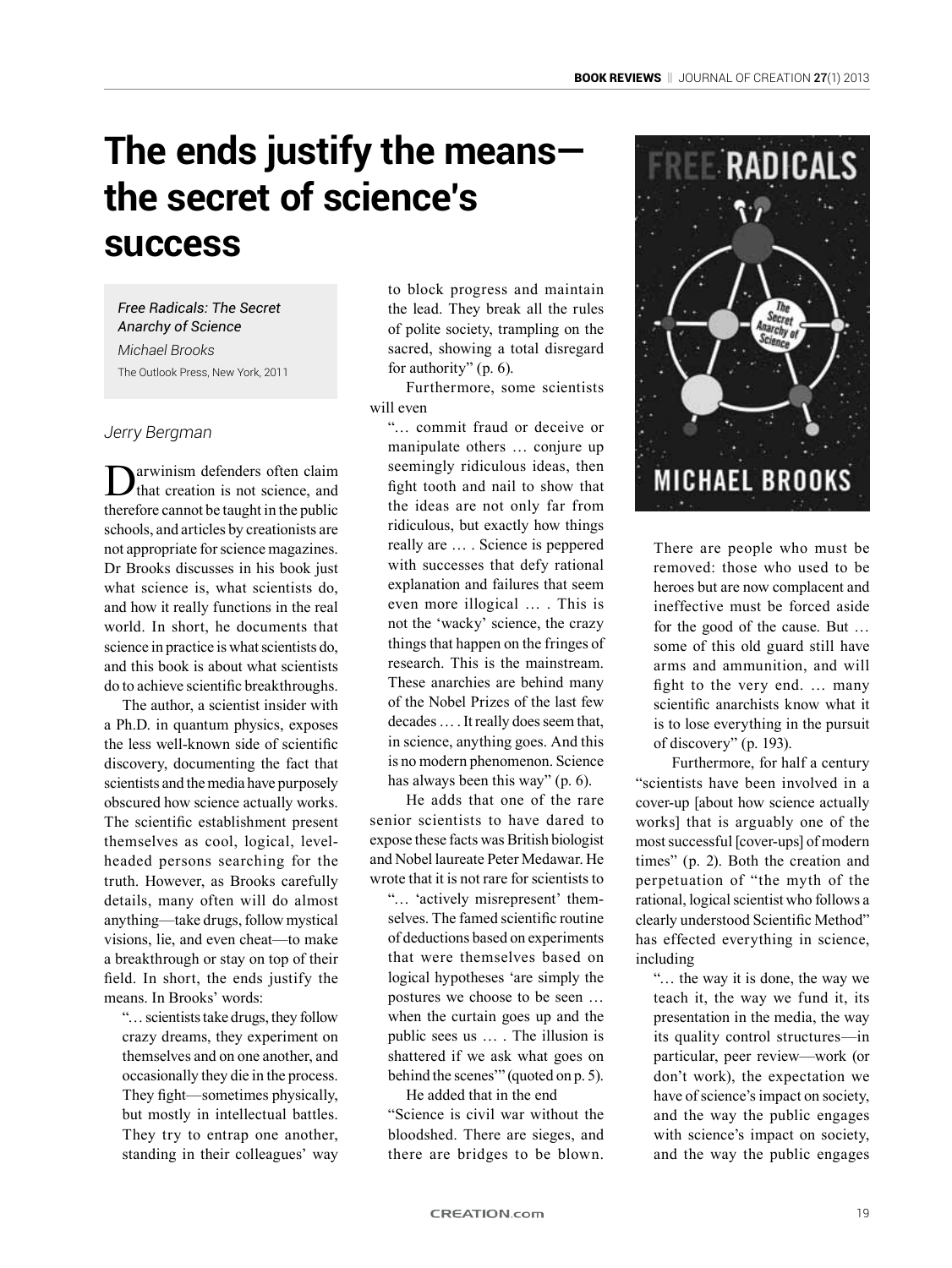with science (and scientists with the public) and regards scientists' pronouncements as authoritative. We have been engaging with a caricature of science, not the real thing. But science is so vital to our future that it must now be set free from its branding. It is time to reveal science as the anarchic, creative, radical endeavor it has always been" (p. 2).

He then spends over 300 pages documenting these claims. The book makes it sound like the author had an exclusive scoop, but most of his observations are well known to those who have a good background in the history of science and regularly read biographies of scientists. The problem is:

"Science is a fight to the intellectual death, but not between equal adversaries. It takes place in a gladiatorial arena where the challenger has to overcome not only the established champion, but also his or (more rarely) her supporters. And, whether in attack or defense, the fight is rarely clean" (p. 214).

He concludes that success in science is not at all like the public stereotype.



**Figure 1.** Michael Faraday believed the New Testament gave a clear mandate for science.

## **The Bible as a critical source of scientific inspiration**

Brooks also documents the fact that the Bible and Christian teaching were both a critical source of insight in producing many major scientific breakthroughs. An example is Michael Faraday (figure 1), who believed that "the New Testament gave a clear mandate for science." For example Brooks wrote that Faraday noted St Paul's observation

"… that, 'since the creation of the world God's invisible qualities—his eternal power and divine nature have been clearly seen, being understood from what has been made, so that men are without excuse' … . It was his calling, as he saw it, to study nature, which was 'written by the finger of God,' and make clear the eternal power and divine nature of the Creator. That, after all, was how the people could turn to Him and be saved. As Faraday put it, 'unraveling the mysteries of nature was to discover the manifestations of God.' Small wonder, then, that he seemed so unmoved by the technological applications of his discoveries: his calling was to expose the laws of nature, and thus the nature of God" (p. 34).

Faraday's major scientific research area was electricity, and "finding the link between magnetism and electricity would be the key to making progress" in science (p. 35). And Brooks writes that Faraday's creation worldview

"… would help him do just that. If God said He had made Himself known through nature, then nature's laws must be comprehensible. 'I believe that the invisible things of HIM from the creation of the world are clearly seen,' Faraday declared. All he needed to do was to find out where to look. Perhaps that makes it sound trivial. It was not. Science is

not straightforward or obvious; it is not about simply collecting enough evidence to prove a point. It is about making connections" (p. 35).

Worldview is a critical factor in achieving insight because the research has "shown that you can hand scientists all the evidence they need to make a breakthrough, but there is no guarantee that the breakthrough will come" (p. 35). Furthermore, Faraday succeeded whereas Ampére did not because

"Ampére was convinced that electricity was the flow of some kind of fluid within wires … . It got him nowhere. Faraday, on the other hand, had a simpler angle of attack: the nature of God, which helped him to think outside of the box" (p. 36).

In another area, Faraday was able to think in very different directions to explain the mechanism for electricity, namely the movement of charged particles, and as a result, he

"… was almost entirely alone in the scientific world in considering the role of empty space … trained scientists … thought only in terms of the influence of something at one point on something else some distance away. But the Bible clearly stated that God filled all of space" (p. 36).

Faraday concluded from his creation worldview that he [Faraday] was

"… investigating a 'perfectly designed system' in which all events are tightly ordered by divine providence and held in a selfsustaining system with matter and force both conserved. Forces can be transformed into one another, but neither created nor destroyed by any human power. Added to this was Faraday's concept of symmetry … . For him, everything in nature was somehow correlated with something else … . All of this led Faraday to a particular view—a preconception—of what he would discover in his experiments. First he discovered the magnetic field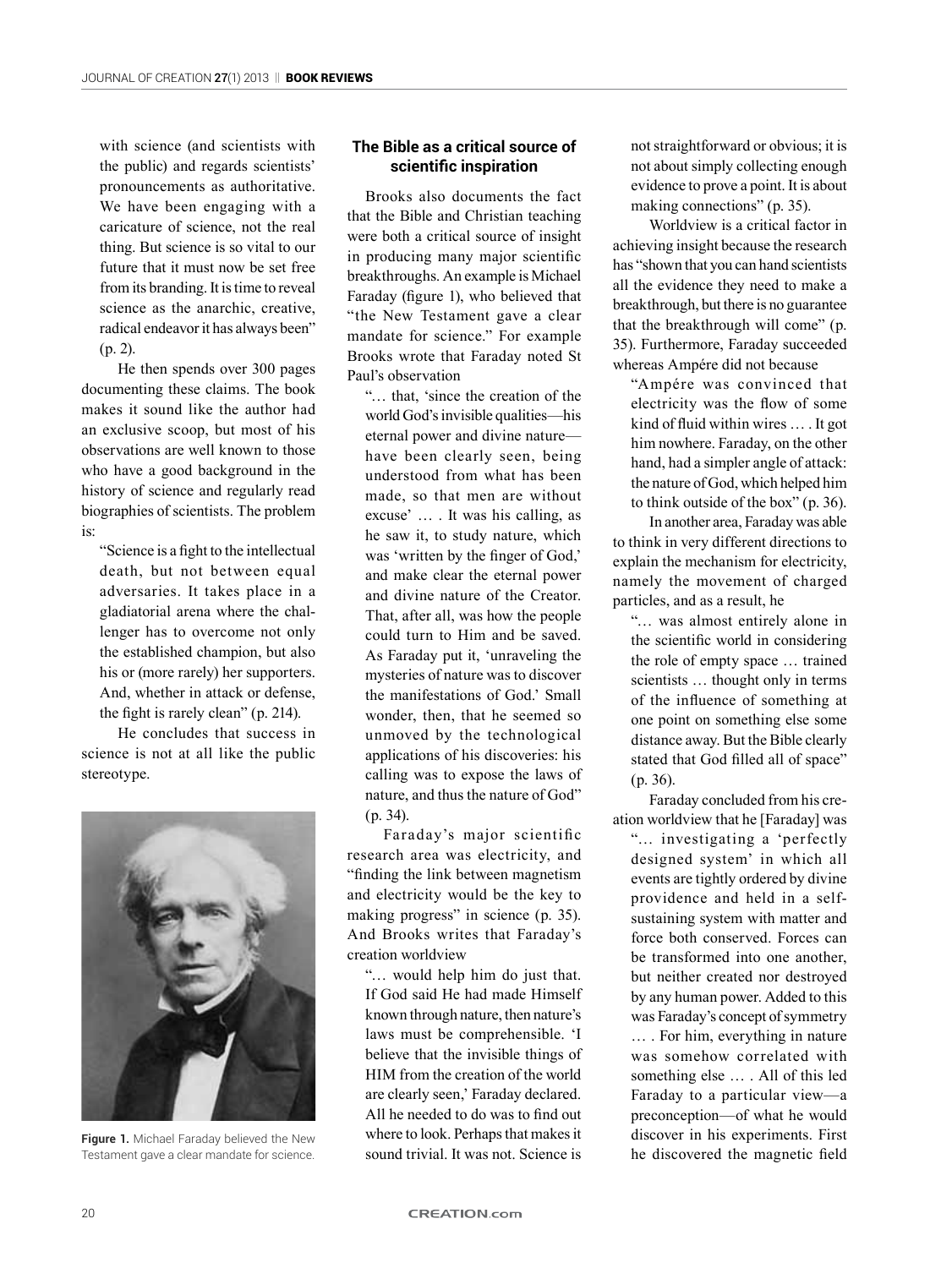that inhabited 'empty' space around a magnet. His view of the integrity of all things led him to conceive this field as being composed of closed loops: for him, circular forms were more reflective of the Creator than were lines that stretched merely from one point to another" (p. 37).

Brooks added that the discovery of electromagnetic induction also came from the "spiritual part of Faraday's mind". This approach helped him to appreciate

"… the phenomenon whereby the movement of metal wire with a magnetic field generates electricity in the wire. This was revolutionary to the trained mathematical scientist, but it all made perfect sense to Faraday. The phenomena of electricity and magnetism were tied together in mutual embrace. If a moving electrical conductor produced a magnetic field, then a moving field would be expected to produce a current in a conductor" (pp. 37–38).

Brooks concludes that, thanks to Faraday's "faith-inspired discovery" we have electrical power delivered to our homes, schools and offices. Furthermore,

"… thanks to the symmetry of nature, Faraday showed that we can turn the arrangement on its head, allowing a current to flow within a magnetic field to create motion. Here we have the genesis of yet another staple of the modern world: the electric motor that powers everything from giant industrial plants to computer disk drives" (p. 38).

Moreover:

"Faraday was by no means the only scientist to be motivated by a religious faith. Nicholas Copernicus, who removed the Earth from the centre of the universe, referred to nature as 'God's Temple' and claimed that God can be known through the study of nature. It is

ironic that the same attitude … would be heavily criticized if it were raised in scientific circles today" (p 38).

Another example of a creationism inspired scientist is William Harvey (figure 2), who was motivated by Copernicus's orbiting planets theory and ended up

"… adopting the same view as Faraday—that God would use a system of 'unity in diversity' the surgeon William Harvey theorized that the human body had a circulatory system that mirrored the orbits of the planets. 'I began to think whether there might not be a Motion, As It Were, In A Circle,' he wrote in 1628, when he revealed the results of his investigations into the movement of blood around the body. His conclusion was that the heart 'is the beginning of life, the sun of the microcosm, even as the sun in his turn might well be designated the heart of the world'" (pp. 38–39).

Brooks added that, even though Christianity was a critical factor in scientific discovery in the past, unfortunately

"God is not popular in science these days. A survey of members of the US National Academy of Sciences revealed that 85 percent reject the notion of a 'personal God' … . The astronomer Neil de Grasse Tyson … turned the statistic on its head, lamenting that 15 percent of 'the most brilliant minds this nation has' accept the idea of a personal God. 'How come that number isn't zero?' he asks" (p. 39).

The hostility of some scientists is irrational. For example Oxford University chemist Peter Atkins wrote that "I don't think you can be a real scientist in the deepest sense of the word" and be religious:

"For Atkins, religious belief and a scientific worldview are mutually 'alien categories of knowledge'.



**Figure 2.** William Harvey, father of the field of modern physiology, according to Brooks was openly motivated by his Christian faith and the insight it gave him to do his research.

However, the evidence doesn't bear Atkins' statement out. Michael Faraday, for one, stands as proof that holding religious beliefs … can provide the key to scientific discovery" (p. 39).

### **Summary**

The author concluded that he has documented "fraud is 'normal misbehavior'" in science and scientists obtain ideas through many ways, including

"… drugs or mysticism or hallucinations or religious faith. We have seen that polished powers of persuasion, a silver tongue, can do wonders for the acceptance of your idea. Sometimes, though, you just have to … face up to sheer, bloodyminded obstinacy with a fighting spirit. You don't give in to the belittling by your peers or even your superiors; you don't just give up on your 'hopeless' or 'misguided' idea. You find ways to beat the system" (p. 215).